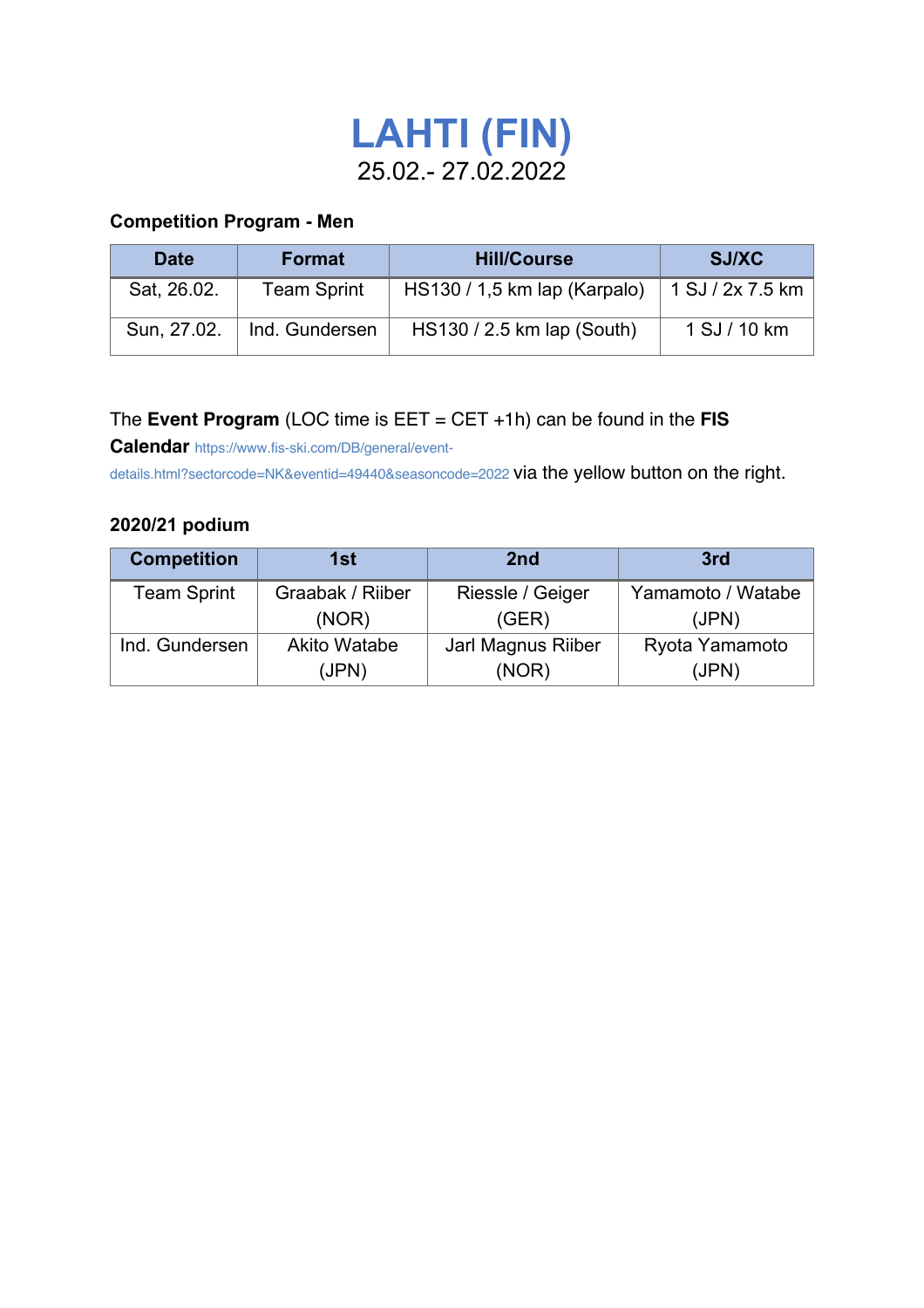## **Media Contacts**

| <b>Chief of Media</b>                   | Joona Viholainen<br>joona.viholainen@lahtiskigames.com                               |
|-----------------------------------------|--------------------------------------------------------------------------------------|
|                                         | Soili Hirvonen<br>+358 400 837 583                                                   |
|                                         | media@lahtiskigames.com                                                              |
| Covid-19 Coordinator                    | Kalle Lepistö, event producer<br>+358 50 049 6691<br>kalle.lepisto@lahtiskigames.com |
|                                         |                                                                                      |
| TV Responsible OC                       | <b>YLE/Jukka Ahonen</b><br>+358 40 860 3811                                          |
|                                         | jukka.ahonen@yle.fi                                                                  |
| <b>TV Rights Holder</b>                 | Infront Italy: Alexander Emde<br>+39 335 6549434<br>alexander.emde@infrontsports.com |
|                                         | Reetta Reuhkala<br>Reetta.Reuhkala@infrontsports.com                                 |
| <b>Accommodation Office</b>             | Suvi Aaltonen<br>+358 40 139 0690<br>suvi.aaltonen@lahtiregion.fi                    |
| <b>Transportation Office</b><br>(Media) | Saila Simola<br>+358 44 767 2132<br>transportation@lahtiskigames.com                 |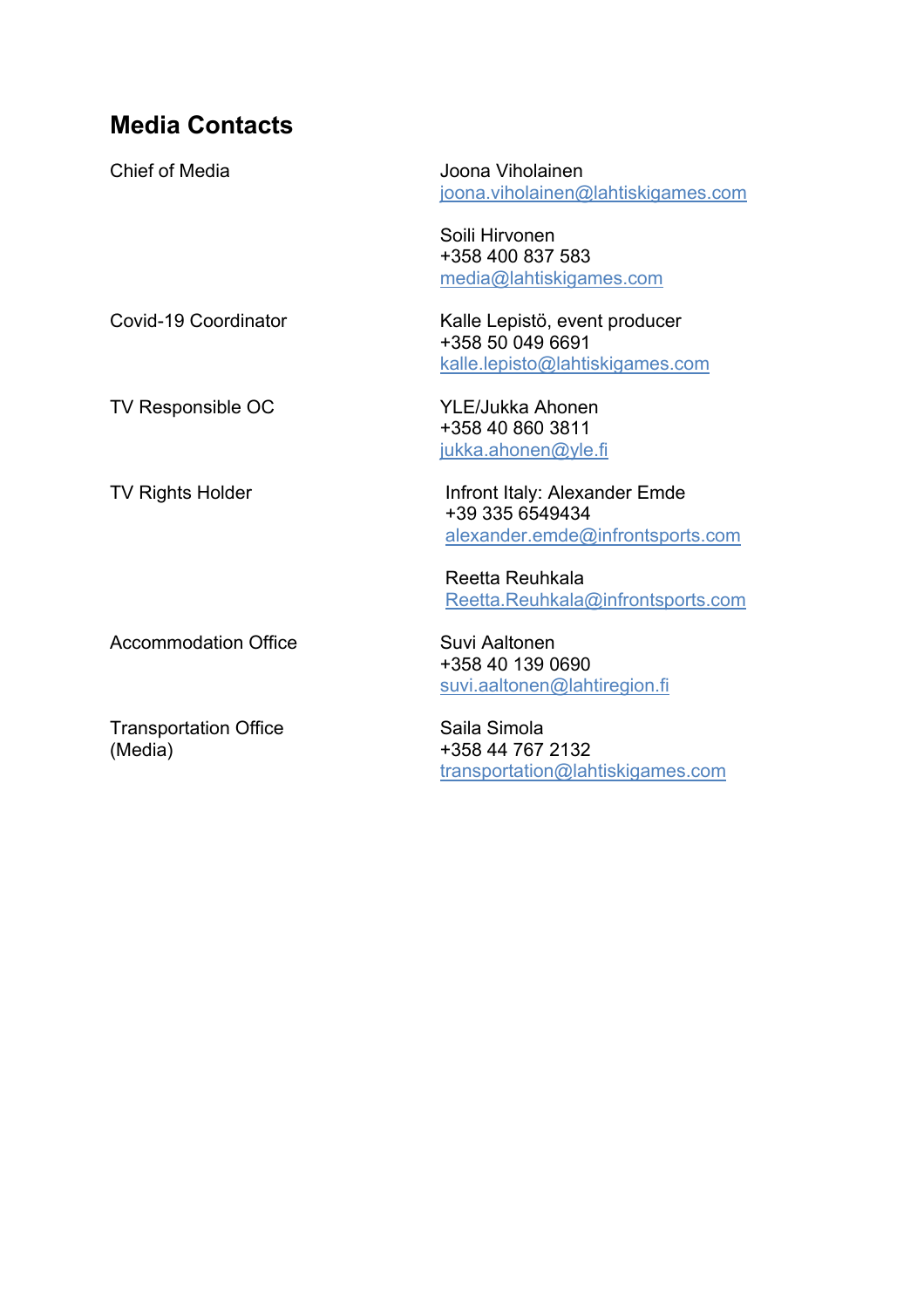## **Media Information**

## **1. Accreditation**

• Requested accreditation and parking cards can be picked up at: Sport Centre Grandstand Building, indoor running track, Salpausselänkatu 8. Entrance to accreditation office (24.-25.2.) from Grandstand Building staircase no. 1 and (26.-27.2.) from marathon gate.

#### **Opening hours:**

| Thu, 24.02. | $09:00 - 19:00$ |
|-------------|-----------------|
| Fri, 25.02  | $08:00 - 18:00$ |
| Sat. 26.02. | $08:00 - 17:00$ |
| Sun, 27.02. | $08:00 - 14:00$ |

- **•** No accreditation can be handed out without a completed FIS Passport and negative PCR test (not older than 48h).
- **•** When picking up your accreditation card from the accreditation office, you have to present valid driving license, passport or ID card.

### **Print Media & Photographers**

- For media and photographers accreditation requests: https://lahtiskigames.com/en/media/#anchor2 Should you have any questions about media accreditation, please contact media@lahtiskigames.com
- **Deadline: February 11, 2022**

## **Accreditation for TV, radio & online media (video):**

• TV, radio, production and internet companies will be authorized by Infront Italy. They will have to submit their requests to film or commentate on-site directly to Infront Italy's TV & Media Rights Manager: alexander.emde@infrontsports.com.

#### **3. Covid-19 Rules and Regulations**

**•** Lahti Ski Games follows Finnish national and local rules and precautions related to Covid-19, as well as FIS World Cup Covid-19 Protocol: https://assets.fisski.com/image/upload/v1642684403/fis-prod/assets/FIS\_World\_Cup\_Risk\_Management\_Covid-19\_Testing\_Protocol\_2021\_v5.pdf and FIS Covid-19 Media Guidelines: https://assets.fis-ski.com/image/upload/v1633518428/fisprod/assets/FIS\_Covid-19\_Media\_Guidelines\_2021-22.pdf

All participants applying for media accreditation are required to:

- **•** Present a negative Covid-19 test result (PCR test only) that is not older than 48 hours at the time of retrieving the accreditation.
- **•** Presenting a valid vaccination certificate. In case this is not available, the participant is required to attend additional Covid-19 tests during the event every 48 hour, as instructed by the LOC Covid-19 team.
- **•** Filling in the pre-event health questionnaire
- **•** Media representatives are required to register the FIS Passport system and report the required results and certificated within the system. The instructions are available here: https://assets.fis-ski.com/image/upload/v1635772230/fis-prod/assets/FIS\_Passport\_User\_Guide.pdf
- **•** Entry regulations to Finland: https://raja.fi/en/covid19-info
- **•** There will be a PCR testing possibility on site, starting on Tuesday the 22nd February. The testing will be conducted at the participant's own cost.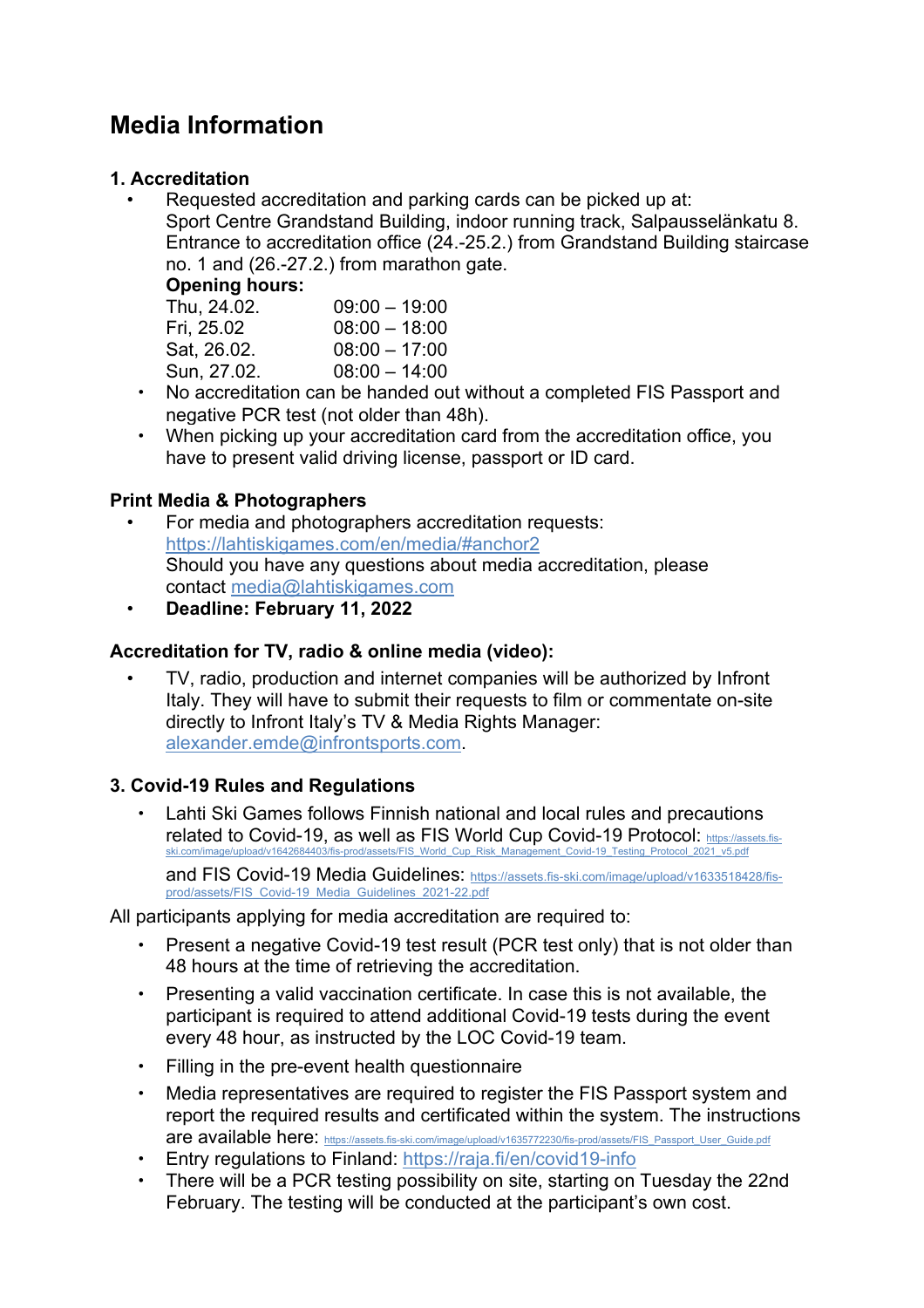## **4. Media Center**

- **• Main Media Center:** The Main Media Center including the Photographers' working area is located in the Grandstand Building of the ski stadium (indoor track level).
- **• Opening Times** (subject to change):

| Thu, 24.02. | $12:00 - 18:00$                                        |
|-------------|--------------------------------------------------------|
| <u>.</u>    | $\lambda$ $\sim$ $\sim$ $\sim$<br>$\sim$ $\sim$ $\sim$ |

- **•** Fri, 25.02 10:00 22:00
- **•** Sat, 26.02. 10:00 22:00
- **•** Sun, 27.02. 09:00 22:00
- **•** The mask should be worn in the Media Center whenever you are not sitting at your own work station. Hand sanitizer are available at the front doors and Media Info desk.

## **5. Mixed Zones**

- **•** Mixed Zones are available as used in both event venues Ski Jumping and Cross Country.
- **•** Media will meet the athletes only in the mixed zones.
- **•** Masks will be worn by athletes on the mixed and for the media representatives masks are also mandatory.
- **•** Between the mixed zone corridors there will be double-fencing of at least one meter distance between the athletes and journalists.
- **•** Please note, that selfie or boom stick need to be used in the mixed zone interviews.

## **5. Photographers**

- **• Photo bibs:** The photo bibs will be available at the Media Center after the photo briefings. There will be a deposit of 20  $\epsilon$  per bib which will be refunded upon returning the bib after the event. Please bring the bibs back until **one hour after the end of the event** at the latest. **The photo bibs must be worn to obtain access to the cross-country track.**
- **Photo Briefing: Friday, 12:00 pm (noon)**
- **Photo Positions:** Photo areas will be available in the photo briefing and published as maps on the website. If social distancing cannot be maintained for on-course positions, masks will need to be worn. **Crossing the ski track is not allowed!**
- **Ceremonies:** Exceptionally this season, photographers will not be able to enter the finish line during ceremonies. The podiums will be placed in such a way that photos of the ceremony are possible from the photo stands in the finish

## **6. Accommodation**

• The organizing committee can help you with finding the accommodation for the event. Inquiries must be sent by email to anne-mari.sipponen@lahtiregion.fi

## **7. Transport**

- **• Official airport:** Helsinki Airport
- **•** If possible, media should attend the event using their own transport.